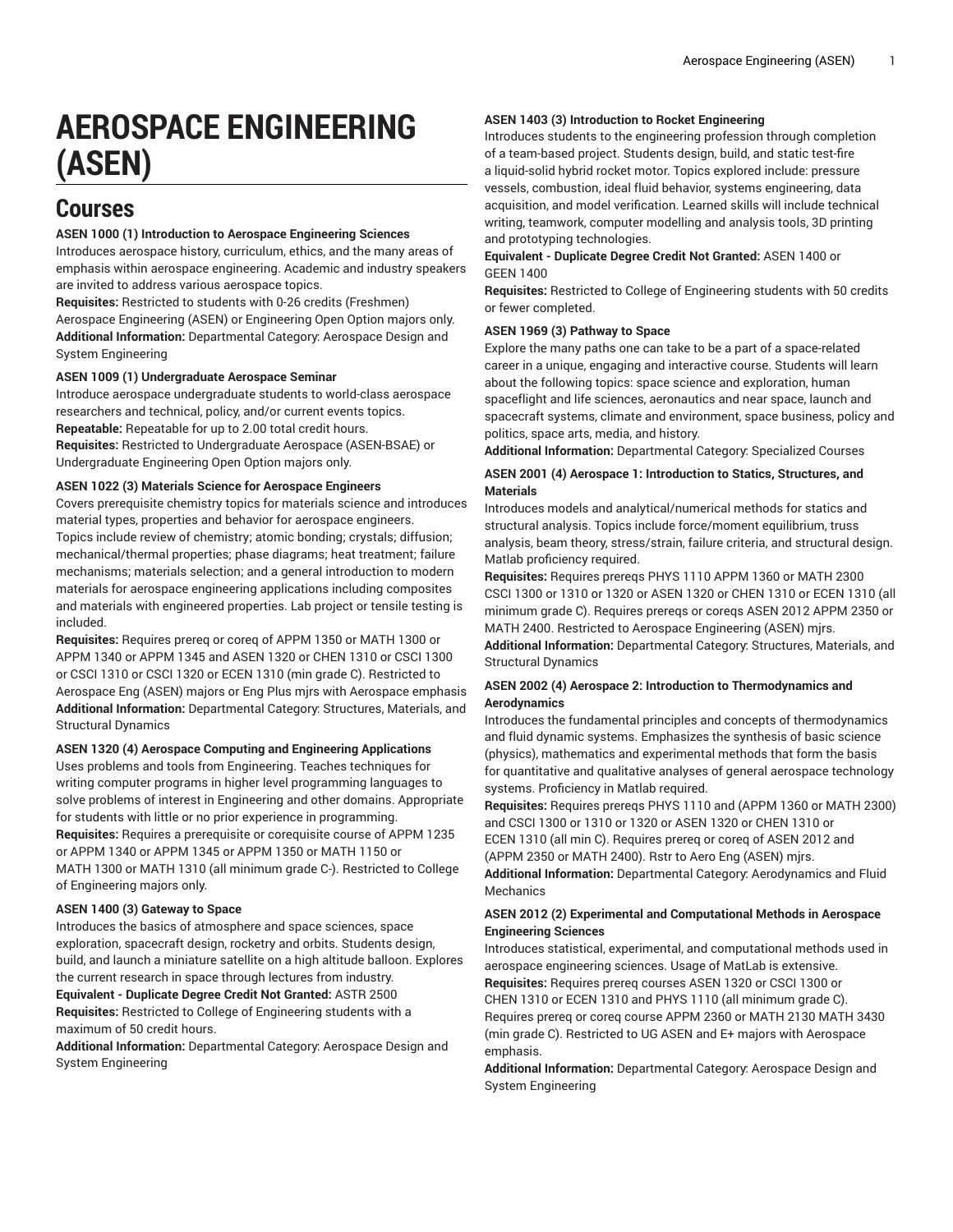# **ASEN 2519 (1-3) Special Topics**

Studies specialized aspects of the aerospace engineering sciences or innovative treatment of required subject matter at the lower-division level. Course content is indicated in the online Schedule Planner. Department enforced prerequisites: varies.

**Repeatable:** Repeatable for up to 10.00 total credit hours. Allows multiple enrollment in term.

**Requisites:** Restricted to College of Engineering (ENGRU) undergraduates only.

**Additional Information:** Departmental Category: Specialized Courses

#### **ASEN 2701 (3) Introduction to Statics, Structures, and Materials**

Introduce the fundamental analytical tools for statics and structural analysis in the context of the physics of aerospace materials. Topics include force/moment equilibrium, truss analysis, failure criteria, stress and strain analysis, stiffness and strength of material, and beam theory. **Requisites:** Requires prereqs of APPM 1360 or MATH 2300 and PHYS 1110 (all min grade C). Requires prereq or coreq of APPM 2360 or MATH 2130 MATH 3430 (all min grade C). Restricted to Aero Eng (ASEN) majors Engineering Plus majors with an Aerospace emphasis.

#### **ASEN 2702 (3) Introduction to Thermodynamics and Aerodynamics**

Introduces the fundamental principles and concepts of thermodynamics and aerodynamics. Topics include the first law of thermodynamics, properties of pure substances, control volume analysis, one-dimensional incompressible and compressible flows, two-dimensional lift and drag, and introduction to viscous flows.

**Requisites:** Requires prereqs of APPM 1360 or MATH 2300 and PHYS 1110 (all min grade C). Requires prereq or coreq of APPM 2360 or MATH 2130 MATH 3430 (all min grade C). Restricted to Aero Eng (ASEN) majors Engineering Plus majors with an Aerospace emphasis.

#### **ASEN 2802 (1) Aerospace Sciences Lab I**

Provides an introductory laboratory experience in aerospace sciences, with a focus on statics, structural mechanics, thermodynamics, and aerodynamics. Emphasizes model-based design, experimental data collection, and interpretation of experimental data.

**Requisites:** Requires prereq ASEN 1320 or CHEN 1310 or CSCI 1300 or 1310 or 1320 or ECEN 1310 (min grade C). Requires prereqs or coreqs ASEN 2012 and ASEN 2701 ASEN 2702 (min grade C). Restricted to Aero Eng (ASEN) mjrs Engineering Plus mjrs w Aerospace emphasis

#### **ASEN 2849 (1-3) Independent Study**

Study of special projects agreed upon by student and instructor. Department consent required.

**Repeatable:** Repeatable for up to 9.00 total credit hours. Allows multiple enrollment in term.

**Additional Information:** Departmental Category: Specialized Courses

#### **ASEN 3036 (3) Introduction to Human Spaceflight**

Introduces students to the challenges of human space flight. Historical and current space programs and spacecraft are discussed with emphasis on those systems specific to sustaining human crews. Other topics include space environment with respect to sustaining human life and health, physiological and psychological concerns in a space habitat, astronaut selection and training, anomalies, mission operations motivation, costs rationale for human space exploration, and future program directions. Not accepted as a Professional Area Elective for ASEN majors.

**Additional Information:** Departmental Category: Bioastronautics and Microgravity Science

# **ASEN 3046 (3) Introduction to Humans in Aviation**

Investigates the history of crewed aviation accomplished through a review of the history of flight, the physiological and psychological limitations facing aviators, and investigates the human related causal factors in aviation accidents. The course also looks at the social and economic impacts of aviation in modern society. Not accepted as a Professional Area Elective for ASEN majors.

**Additional Information:** Departmental Category: Bioastronautics and Microgravity Science

# **ASEN 3111 (4) Aerodynamics**

Develops the fundamental concepts of aerodynamics and provides a working knowledge for their application to the design of aircraft and launch vehicles operating at various speeds and altitudes, as well as the atmospheric forces on satellites.

**Requisites:** Requires prerequisite courses of ASEN 2004 and APPM 2350 or MATH 2400 and APPM 2360 or MATH 3430 and MATH 2130 (all minimum grade C). Restricted to Aerospace Engineering (ASEN) majors and Engineering Plus majors with an Aerospace emphasis.

**Additional Information:** Departmental Category: Aerodynamics and Fluid Mechanics

#### **ASEN 3112 (4) Structures**

Teaches Mechanics of Materials methods of stress and deformation analysis applicable to the design and verification of aircraft and space structures. It offers an introduction to matrix and finite element methods for truss structures, and to mechanical vibrations.

**Requisites:** Requires prerequisite courses ASEN 2003 and APPM 2350 or MATH 2400 and APPM 2360 or MATH 2130 MATH 3430 (all minimum grade C). Restricted to Aerospace Engineering (ASEN) majors and Engineering Plus majors with an Aerospace emphasis.

**Additional Information:** Departmental Category: Structures, Materials, and Structural Dynamics

# **ASEN 3113 (4) Thermodynamics and Heat Transfer**

Focuses on the applications of the first and second laws of thermodynamics to control volumes and teaches the fundamental concepts of different modes of energy and heat transfer. Learn to use these concepts in gas dynamics, high-speed vehicle spacecraft design, environmental systems, and energy analysis.

**Requisites:** Requires prerequisite courses ASEN 2002 and APPM 2350 or MATH 2400 and APPM 2360 or MATH 2130 MATH 3430 (all minimum grade C). Restricted to Aerospace Engineering (ASEN) majors and Engineering Plus majors with an Aerospace emphasis.

**Additional Information:** Departmental Category: Thermodynamics and Propulsion

# **ASEN 3128 (4) Aircraft Dynamics**

Develops the fundamental concepts of aircraft dynamics. Covers flight mechanics, performance, dynamics and control of aircraft and how they impact aircraft design.

**Requisites:** Requires prerequisite courses ASEN 2003 and ASEN 2004 and APPM 2350 or MATH 2400 and APPM 2360 or MATH 2130 MATH 3430 (all minimum grade C). Restricted to Aerospace Engineering (ASEN) majors and Engineering Plus majors with an Aerospace emphasis.

**Additional Information:** Departmental Category: Aerospace Design and System Engineering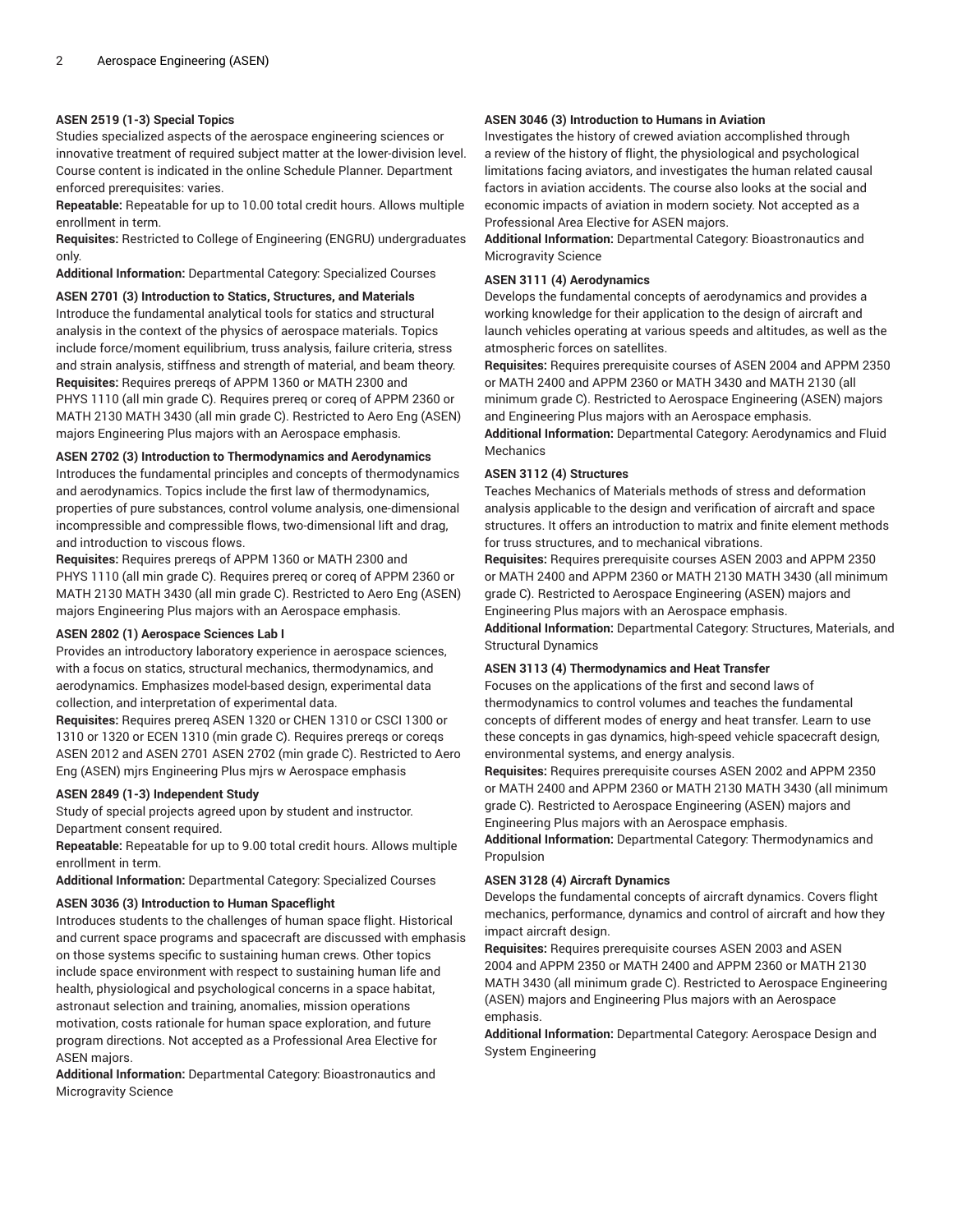# **ASEN 3200 (4) Orbital Mechanics/Attitude Dynamics and Control**

Presents the fundamentals of orbital mechanics, 3D rigid body dynamics and satellite attitude dynamics and controls.

**Requisites:** Requires prerequisite courses ASEN 2003 and ASEN 2004 and APPM 2350 or MATH 2400 and APPM 2360 or MATH 2130 MATH 3430 (all minimum grade C). Restricted to Aerospace Engineering (ASEN) majors and Engineering Plus majors with an Aerospace emphasis.

**Additional Information:** Departmental Category: Astrodynamics and Orbital Mechanics

# **ASEN 3300 (4) Aerospace Electronics and Communications**

Provides the fundamentals of electronics and communications widely used in aerospace engineering. Includes analog instrumentation electronics, data acquisition, digital electronics and radio communication.

**Requisites:** Requires prerequisite courses ASEN 2003 and PHYS 1120 and APPM 2350 or MATH 2400 and APPM 2360 or MATH 2130 MATH 3430 (all minimum grade C). Restricted to Aerospace Engineering (ASEN) majors and Engineering Plus majors with an Aerospace emphasis.

**Additional Information:** Departmental Category: Systems and Control

# **ASEN 3519 (1-3) Special Topics**

Studies specialized aspects of the aerospace engineering sciences or innovative treatment of required subject matter at the upper-division level. Course content is indicated in the online Schedule Planner. Department enforced prerequisite: varies.

**Repeatable:** Repeatable for up to 9.00 total credit hours.

**Requisites:** Restricted to College of Engineering (ENGRU) undergraduates only.

**Additional Information:** Departmental Category: Specialized Courses

# **ASEN 3930 (6) Aerospace Engineering Cooperative Education**

Students will participate in a previously arranged, department-sponsored cooperative education program with a government agency or industry. 0. **Requisites:** Restricted to students with 57-180 credits (Junior or Senior) Aerospace Engineering (ASEN) majors only.

**Recommended:** Prerequisite GPA above 3.

**Additional Information:** Departmental Category: Specialized Courses

# **ASEN 4013 (3) Foundations of Propulsion**

Describes aerothermodynamics and design of both rocket and airbreathing engines. Includes ramjets, turbojets, turbofans, and turboprop engines, as well as liquid, solid, and hybrid rockets.

**Requisites:** Requires prerequisite courses of ASEN 3111 and ASEN 3113 (all minimum grade C). Restricted to Aerospace Engineering (ASEN) or Aerospace Engineering Concurrent Degree (C-ASEN) majors only. **Additional Information:** Departmental Category: Thermodynamics and Propulsion

#### **ASEN 4018 (4) Senior Projects 1: Design Synthesis**

Focuses on the synthesis of technical knowledge, project management, design process, leadership, and communications within a team environment. Students progress through the design process beginning with requirements development, then preliminary design and culminating with critical design. Offered fall only.

**Requisites:** Requires prereq courses of ASEN 1022, 3111, 3112, 3113, 3128, 3200 and 3300 (all min grade C). Restricted to students with 87-180 credits (Senior, Fifth Year Senior) Aerospace Engr (ASEN) Aerospace or Engr-Concurrent Degree (C-ASEN) students majors only

**Additional Information:** Departmental Category: Aerospace Design and System Engineering

#### **ASEN 4028 (4) Senior Projects 2: Design Practicum**

Focuses on the fabrication, integration, verification and validation of designs produced in ASEN 4018. Students work within the same teams from ASEN 4018. Offered spring only.

**Requisites:** Requires prerequisite course of ASEN 4018 (minimum grade C). Restricted to Aerospace Engineering (ASEN) majors and Engineering Plus majors with an Aerospace emphasis.

**Additional Information:** Departmental Category: Aerospace Design and System Engineering

# **ASEN 4057 (3) Aerospace Software**

Provides an overview of prevalent software and hardware computing concepts utilized in practice and industry. Establishes the background necessary to tackle programming projects on different computing platforms with various software tools and programming languages. **Requisites:** Requires prerequisite course of CSCI 1320 or ECEN 1310 or CHEN 1310 (minimum grade C). Restricted to Aerospace Engineering (ASEN) or Aerospace Engineering Concurrent Degree (C-ASEN) majors only.

**Additional Information:** Departmental Category: Computational and Analytic Methods

# **ASEN 4067 (3) Microavionics: Introduction to PIC Microcontrollers for Aerospace Systems**

Provide students an introduction into embedded systems that teaches a basic understanding about the fundamental architecture of a microcontroller and how it operates and interfaces with both sensors and actuators applicable to aerospace engineering. The goal of this course is to learn how to interface sensors to a PIC microcontroller, collect input, make decisions and take an action in real-time. To gain a full appreciation about how microcontrollers work, students develop their own software code using MPLAB X to program the development board hardware, which uses the Microchip PIC18F87K22 microcontroller as the foundation of the course. Students "learn by doing¿ through lab assignments and a semester final project. This includes programming in assembly language and then C, to collect data from external sources such as a serial terminal, temperature and rotary sensors, etc. and outputting results to a liquid crystal display (LCD), and sending commands to an actuator such as a servo. Previously offered as a s

**Requisites:** Requires prerequisite courses of (ASEN 1320 or CSCI 1300 or CSCI 1310 or CHEN 1310 or ECEN 1310) and ASEN 3300 (all minimum grade C).

# **ASEN 4090 (3) Global Positioning Systems Applications**

Focuses on GPS technology, software development, and applications. Lectures will cover the principal concepts used in GPS, and weekly laboratories will apply that knowledge. Culminates in student design projects using GPS.

**Requisites:** Requires prerequisite courses of APPM 2360 and CHEN 1310 (all minimum grade C).

**Recommended:** Prerequisite junior/senior standing in engineering. **Additional Information:** Departmental Category: Global Positioning Systems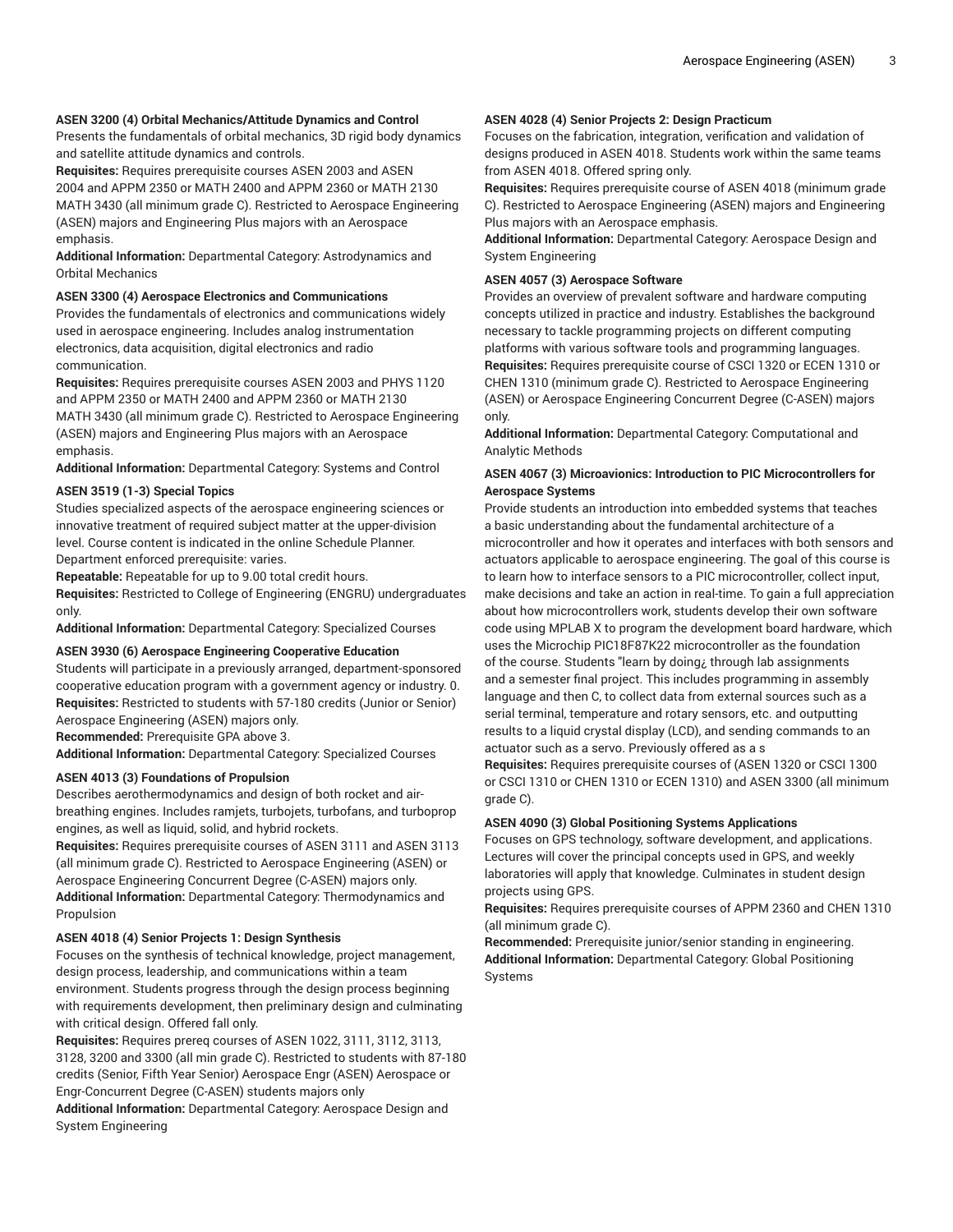# **ASEN 4114 (3) Automatic Control Systems**

Methods of analysis and design of feedback control for dynamic systems. Covers nyquist, bode and linear quadratic methods based on frequency domain and state space models. Laboratory experiments provide exposure to computation for simulation and real time control, and typical control system sensors and actuators.

**Equivalent - Duplicate Degree Credit Not Granted:** ASEN 5114

**Requisites:** Requires prerequisite courses of ASEN 3128 and ASEN 3200 (all minimum grade C). Restricted to Aerospace Engineering (ASEN) majors only.

**Additional Information:** Departmental Category: Systems and Control

#### **ASEN 4123 (3) Vibration Analysis**

Highlights free and forced vibration of discrete and continuous systems. Examines Lagrange's equation, Fourier series, Laplace transforms, and matrix and computational methods. Applies knowledge to practical engineering problems.

#### **Equivalent - Duplicate Degree Credit Not Granted:** MCEN 4123

**Requisites:** Requires prerequisite course of ASEN 3112 or MCEN 3030 (minimum grade C). Restricted to Aerospace Engineering (ASEN) majors only.

**Additional Information:** Departmental Category: Thermodynamics and Propulsion

#### **ASEN 4128 (3) Human Factors in Engineering and Design**

Introduces the field of human factors engineering and investigates human psychological, physiological and performance limitations in complex systems and why it is vital for engineers to understand human operational limitations when designing complex systems. Course includes studies of real accidents caused by human error, good and bad designs, latent conditions and accident-producing designs. Goal is an understanding of how to conduct engineering design with consideration of human factors.

**Requisites:** Restricted to students with 57-180 credits (Juniors or Seniors).

**Additional Information:** Departmental Category: Aerospace Design and System Engineering

#### **ASEN 4138 (3) Aircraft Design**

Two lectures and one lab per week. Examines principles of aircraft configuration and design to meet given performance specifications, taking into account aerodynamic, stability and control, and flying quality considerations, as well as airworthiness regulations. Includes preliminary design of the major elements of an aircraft.

**Requisites:** Requires prerequisite course of ASEN 3128 (minimum grade C). Restricted to Aerospace Engineering (ASEN) or Aerospace Engineering Concurrent Degree (C-ASEN) majors only.

**Additional Information:** Departmental Category: Aerospace Design and System Engineering

#### **ASEN 4218 (3) Large Space Structures Design**

Develops the necessary structural analysis skills for conducting conceptual and preliminary designs of large space structures with a practical emphasis on structures considered by NASA over the past 20 years. Applies analysis skills to a broad range of space missions requiring large space structures, emphasizing low cost and practical design. **Equivalent - Duplicate Degree Credit Not Granted:** ASEN 5218

**Requisites:** Restricted to students with 87-180 credits (Senior, Fifth Year Senior) Aerospace Engineering (ASEN) or Mechanical Engineering (MCEN) majors only.

**Additional Information:** Departmental Category: Aerospace Design and System Engineering

# **ASEN 4338 (3) Computer Analysis of Structures**

Covers basic structural design concepts and finite element modeling techniques. Emphasizes use of finite element static and dynamic analysis to validate and refine an initial design. Introduces basic design optimization and tailoring. Proficiency in Matlab required.

**Requisites:** Requires prerequisite course of ASEN 3112 (minimum grade C). Restricted to Aerospace Engineering (ASEN) majors only

**Additional Information:** Departmental Category: Structures, Materials, and Structural Dynamics

# **ASEN 4519 (1-3) Special Topics**

Studies specialized aspects of the aerospace engineering sciences or innovative treatment of required subject matter at the upper-division level. Course content is indicated in the online Schedule Planner. Department enforced prerequisite varies.

**Repeatable:** Repeatable for up to 6.00 total credit hours. Allows multiple enrollment in term.

**Requisites:** Restricted to College of Engineering (ENGRU) undergraduates only.

**Additional Information:** Departmental Category: Specialized Courses

#### **ASEN 4849 (1-3) Independent Study**

Special projects agreed upon by student and instructor. Department consent required.

**Repeatable:** Repeatable for up to 6.00 total credit hours.

**Additional Information:** Departmental Category: Specialized Courses

# **ASEN 4859 (1-6) Undergraduate Research**

Assigns a research problem on an individual basis. Department consent required.

**Repeatable:** Repeatable for up to 6.00 total credit hours. Allows multiple enrollment in term.

**Additional Information:** Departmental Category: Specialized Courses

# **ASEN 5007 (3) Introduction to Finite Elements**

Introduces finite element methods used for solving linear problems in structural and continuum mechanics. Covers modeling, mathematical formulation, and computer implementation.

**Requisites:** Restricted to College of Engineering (ENGR) graduate students or Aerospace Engineering Concurrent Degree (C-ASEN) majors only.

**Recommended:** Prerequisite matrix algebra.

**Additional Information:** Departmental Category: Structures, Materials, and Structural Dynamics

#### **ASEN 5010 (3) Spacecraft Attitude Dynamics and Control**

Includes rigid body kinematics and spacecraft attitude descriptions, torque-free attitude dynamics, static attitude determination, motion and stability due to gravity gradient torque and spinning craft, passive and active methods of attitude control, nonlinear regulator and attitude tracking feedback controlaws.

**Requisites:** Restricted to College of Engineering (ENGR) graduate students or Aerospace Engineering Concurrent Degree (C-ASEN) majors only.

**Recommended:** Prerequisite ASEN 3200 or equivalent or instructor consent required.

**Additional Information:** Departmental Category: Astrodynamics and Orbital Mechanics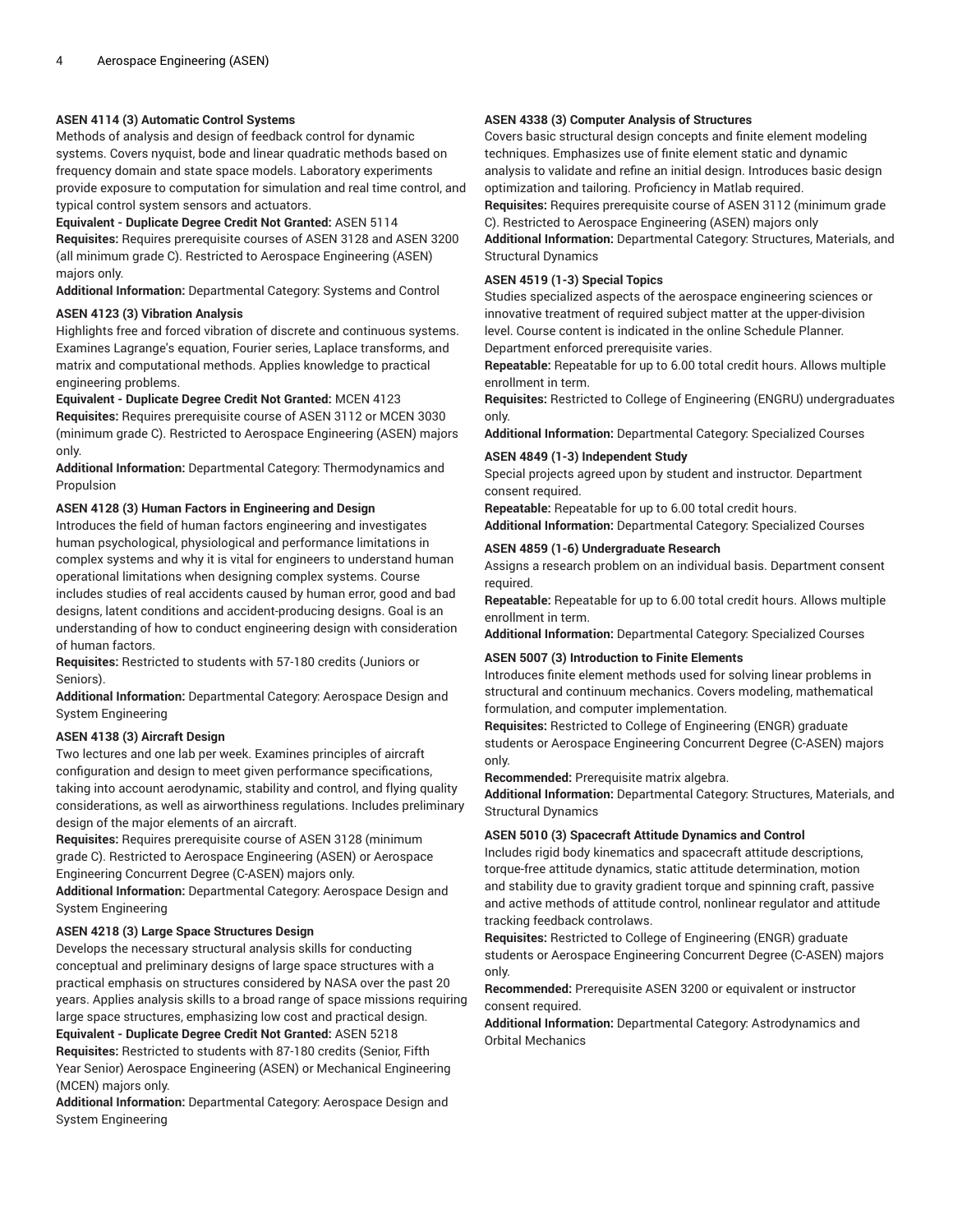# **ASEN 5012 (3) Mechanics of Aerospace Structures**

Applies fundamental concepts of continuum mechanics, theory of elasticity and energy methods to the analysis of structures. **Equivalent - Duplicate Degree Credit Not Granted:** MCEN 5023 **Requisites:** Restricted to College of Engineering (ENGR) graduate students or Aerospace Engineering Concurrent Degree (C-ASEN) majors only.

**Recommended:** Prerequisites APPM 2360 and ASEN 2001 and ASEN 2003 and ASEN 3112 or equivalent or instructor consent required. **Additional Information:** Departmental Category: Structures, Materials, and Structural Dynamics

# **ASEN 5014 (3) Linear Control Systems**

Introduces the theory of linear systems, including vector spaces, linear equations, structure of linear operators, state space descriptions of dynamic systems, and state feedback control methods.

**Requisites:** Restricted to College of Engineering (ENGR) graduate students or Aerospace Engineering Concurrent Degree (C-ASEN) majors only.

**Recommended:** Prerequisite ASEN 3200 or equivalent or instructor consent required.

**Additional Information:** Departmental Category: Systems and Control

#### **ASEN 5016 (3) Space Life Sciences**

Familiarizes students with factors affecting living organisms in the reduced-gravity environment of space flight. Covers basic life support requirements, human physiological adaptations, and cellular-level gravity dependent processes with emphasis on technical writing and research proposal preparation.

**Requisites:** Restricted to College of Engineering (ENGR) graduate students or Aerospace Engineering Concurrent Degree (C-ASEN) majors only.

**Additional Information:** Departmental Category: Bioastronautics and Microgravity Science

# **ASEN 5018 (3-6) Graduate Projects I**

Exposes MS and PhD students to project management and systems engineering disciplines while working a complex aerospace engineering project as part of a project team. The project team may perform some or all of the following project activities during this first semester of the twosemester course sequence: requirements, definition, design and design review, build, test, and verification.

**Requisites:** Restricted to College of Engineering (ENGR) graduate students or Aerospace Engineering Concurrent Degree (C-ASEN) majors only.

**Recommended:** Prerequisite ASEN 4138 or ASEN 5148 or ASEN 5158 or instructor consent required.

#### **ASEN 5022 (3) Dynamics of Aerospace Structures**

Applies concepts covered in undergraduate dynamics, structures and mathematics to the dynamics of aerospace structural components, including methods of dynamic analysis, vibrational characteristics, vibration measurements and dynamic stability.

**Requisites:** Restricted to College of Engineering (ENGR) graduate students or Aerospace Engineering Concurrent Degree (C-ASEN) majors only.

**Recommended:** Prerequisite ASEN 5012 or ASEN 5227 or MATH 2130 or APPM 3310 or equivalent or instructor consent required.

**Additional Information:** Departmental Category: Structures, Materials, and Structural Dynamics

# **ASEN 5034 (3) Stochastic Methods for Systems Engineering**

Development of stochastic models used in aerospace and other systems engineering and optimization problems. Review of probability theory, stochastic models used in decision theory, random processes, queuing theory, information theory, reliability and quality control. Computer solutions required.

**Requisites:** Restricted to College of Engineering (ENGR) graduate students or Aerospace Engineering Concurrent Degree (C-ASEN) majors only.

**Additional Information:** Departmental Category: Aerospace Design and System Engineering

# **ASEN 5044 (3) Statistical Estimation for Dynamical Systems**

Introduces theory and methods of statistical estimation for general linear and nonlinear dynamical systems, with emphasis on aerospace engineering applications. Major topics include: review of applied probability and statistics; optimal parameter and dynamic state estimation; theory and design of Kalman filters for linear systems; extended/unscented Kalman filters and general Bayesian filters for nonlinear systems.

**Requisites:** Restricted to College of Engineering (ENGR) graduate students or Aerospace Engineering Concurrent Degree (C-ASEN) majors only.

**Additional Information:** Departmental Category: Systems and Control

# **ASEN 5047 (3) Probability and Statistics for Aerospace Engineering Sciences**

Considers probability concepts and theory for better design and control of aerospace engineering systems. Includes descriptive and inferential statistical methods for experimental analysis. Covers discrete and continuous random variable distributions, estimators, confidence intervals, regression, analysis of variance, hypothesis testing, nonparametric statistics, random processes and quality control, including software models of same.

**Requisites:** Restricted to College of Engineering (ENGR) graduate students or Aerospace Engineering Concurrent Degree (C-ASEN) majors only.

**Additional Information:** Departmental Category: Computational and Analytic Methods

#### **ASEN 5050 (3) Space Flight Dynamics**

Includes celestial mechanics, space navigation, and orbit determination; trajectory design and mission analysis trajectory requirements; and orbital transfer and rendezvous.

**Equivalent - Duplicate Degree Credit Not Granted:** ASEN 5052 **Requisites:** Restricted to College of Engineering (ENGR) graduate students or Aerospace Engineering Concurrent Degree (C-ASEN) majors only.

**Recommended:** Prerequisite ASEN 3200 or equivalent or instructor consent required.

**Additional Information:** Departmental Category: Astrodynamics and Orbital Mechanics

#### **ASEN 5051 (3) Fundamentals of Fluid Dynamics**

Highlights physical properties of gases and liquids; kinematics of flow fields; and equations describing viscous, heat-conducting Newtonian fluids. Emphasizes exact solutions and rational approximations for low and high speed dissipative flows, surface and internal waves, acoustics, stability, and potential flows.

**Requisites:** Restricted to College of Engineering (ENGR) graduate students or Aerospace Engineering Concurrent Degree (C-ASEN) majors only.

**Additional Information:** Departmental Category: Aerodynamics and Fluid Mechanics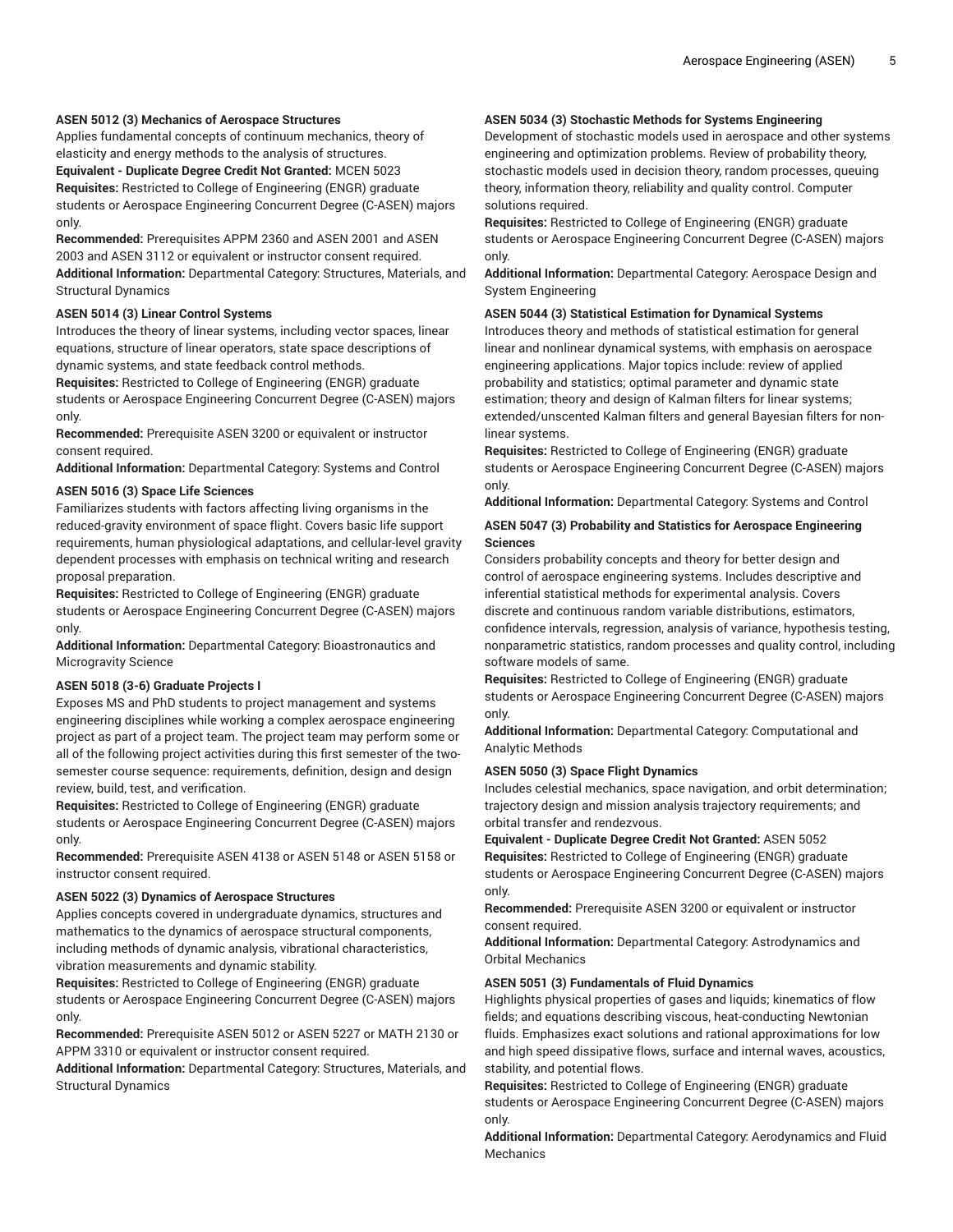# **ASEN 5052 (3) Analytical Astrodynamics**

Introduction to astrodynamics with an emphasis on analytical approaches. The primary subjects covered are the general solution of the 2-body problem; orbital trajectories, transfers, targeting, and time of flight; orbit perturbations and averaging analysis; and the restricted 3 body problem. Previously offered as a special topics course.

# **Equivalent - Duplicate Degree Credit Not Granted:** ASEN 5050

**Requisites:** Restricted to College of Engineering (ENGR) graduate students or Aerospace Engineering Concurrent Degree (C-ASEN) majors only.

**Recommended:** Prerequisite ASEN 3200 or equivalent or instructor consent required.

# **ASEN 5053 (3) Rocket and Spacecraft Propulsion**

An in depth presentation of the theory, analysis, and design of modern rocket and spacecraft propulsion systems. Liquid and solid propellant systems are emphasized with an introduction to advanced propulsion concepts. Nozzle and fluid flow relationships are reviewed for background.

**Requisites:** Restricted to College of Engineering (ENGR) graduate students or Aerospace Engineering Concurrent Degree (C-ASEN) majors only.

**Additional Information:** Departmental Category: Thermodynamics and Propulsion

# **ASEN 5063 (3) Aircraft Propulsion**

Designed to teach the theory, analysis and design of engines used for aircraft propulsion. Will deal with engine selection, engine performance, analysis and design of various components of modern aircraft engines, with emphasis on recent developments.

**Requisites:** Restricted to College of Engineering (ENGR) graduate students or Aerospace Engineering Concurrent Degree (C-ASEN) majors only.

**Recommended:** Prerequisite ASEN 4013 or equivalent or instructor consent required.

**Additional Information:** Departmental Category: Thermodynamics and Propulsion

# **ASEN 5067 (3) Microavionics: Introduction to PIC Microcontrollers for Aerospace Systems**

Provide students an introduction into embedded systems that teaches a basic understanding about the fundamental architecture of a microcontroller and how it operates and interfaces with both sensors and actuators applicable to aerospace engineering. The goal of this course is to learn how to interface sensors to a PIC microcontroller, collect input, make decisions and take an action in real-time. To gain a full appreciation about how microcontrollers work, students develop their own software code using MPLAB X to program the development board hardware, which uses the Microchip PIC18F87K22 microcontroller as the foundation of the course. Students "learn by doing¿ through lab assignments and a semester final project. This includes programming in assembly language and then C, to collect data from external sources such as a serial terminal, temperature and rotary sensors, etc. and outputting results to a liquid crystal display (LCD), and sending commands to an actuator such as a servo. Previously offered as a s

**Requisites:** Restricted to College of Engineering (ENGR) graduate students or Aerospace Engineering Concurrent Degree (C-ASEN) majors only.

# **ASEN 5090 (3) Introduction to Global Navigation Satellite Systems**

Global Navigation Satellite Systems (GNSS) are important tools for navigation, science, and engineering. Introduces GNSS hardware, signal structure, algorithms, error sources, and modeling techniques. Programming experience is required.

**Requisites:** Restricted to College of Engineering (ENGR) graduate students or Aerospace Engineering Concurrent Degree (C-ASEN) majors only.

**Additional Information:** Departmental Category: Global Positioning Systems

# **ASEN 5098 (3) System Engr and Design**

**Additional Information:** Departmental Category: Aerospace Design and System Engineering

# **ASEN 5111 (3) Introduction to Aeroelasticity**

Introduces static and dynamic aeroelasticity of airfoils and wings. Covers the classical aeroelasticity theory and introduces computational methods for aeroelastic problems.

**Requisites:** Restricted to College of Engineering (ENGR) graduate students or Aerospace Engineering Concurrent Degree (C-ASEN) majors only.

**Recommended:** Prerequisites ASEN 3111 or MATH 2130 or APPM 3310 and MATH 3430 or equivalent or instructor consent required. **Additional Information:** Departmental Category: Structures, Materials, and Structural Dynamics

# **ASEN 5114 (3) Automatic Control Systems**

Methods of analysis and design of feedback control for dynamic systems. Covers nyquist, bode and linear quadratic methods based on frequency domain and state space models. Laboratory experiments provide exposure to computation for simulation and real time control, and typical control system sensors and actuators.

**Equivalent - Duplicate Degree Credit Not Granted:** ASEN 4114 **Requisites:** Restricted to College of Engineering (ENGR) graduate students or Aerospace Engineering Concurrent Degree (C-ASEN) majors only.

**Recommended:** Prerequisites Undergraduate systems or control course or instructor consent (ASEN 3128 or ASEN 3200).

**Additional Information:** Departmental Category: Systems and Control

# **ASEN 5121 (3) Boundary Layers and Convection**

This course presents an introduction to the principles of viscous fluid flow and methods for performing engineering calculations of quantities such as skin friction and heat transfer rates in boundary layers. The first portion of the course material will focus on basic principles of fluid mechanics. We will derive the Navier-Stokes equations and discuss some simple solutions to these equations. The second portion of the course will concentrate on the application of these principles to boundary layers. We will derive the boundary layer equations and discuss their approximate and almost exact solutions. Formerly offered as a special topics course.

**Requisites:** Restricted to College of Engineering (ENGR) graduate students or Aerospace Engineering Concurrent Degree (C-ASEN) majors. **Recommended:** Prerequisite ASEN 3111 and/or ASEN 5051.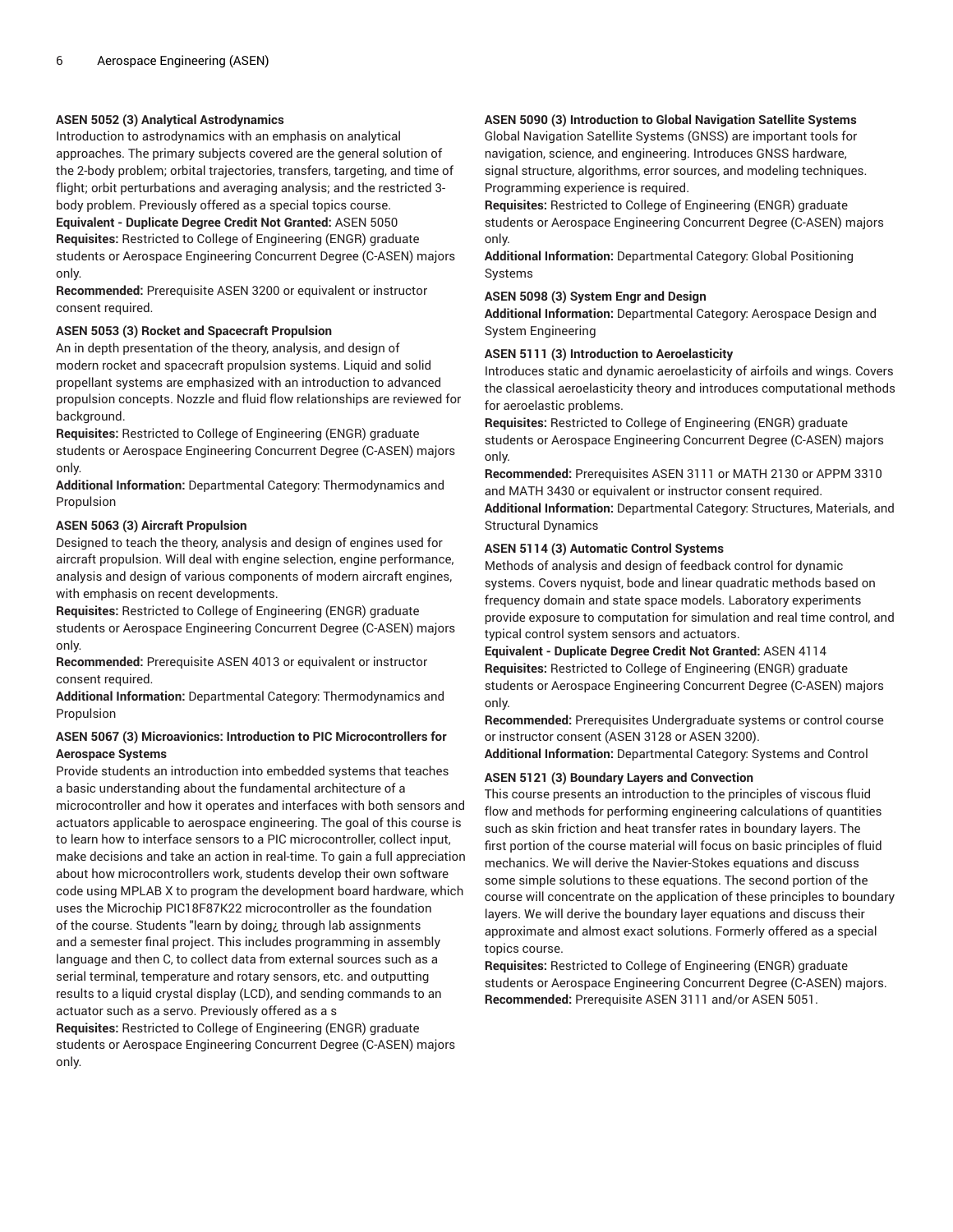# **ASEN 5122 (3) Control of Aerospace Structures 1**

Introduces the basic problems in dynamic modeling and active control of large spacecraft and satellites. Includes system descriptions, model reduction, controller design, and closed-loop stability analysis.

**Requisites:** Restricted to College of Engineering (ENGR) graduate students or Aerospace Engineering Concurrent Degree (C-ASEN) majors only.

**Recommended:** Prerequisite ASEN 3200 or equivalent or instructor consent required.

**Additional Information:** Departmental Category: Structures, Materials, and Structural Dynamics

#### **ASEN 5148 (3) Spacecraft Design**

Integrates the design elements and fundamental analyses necessary to complete the conceptual (Phase A) design of an unmanned spacecraft. Lecture and discussion explore mission design, propulsion, power, structure, thermal, attitude control, communication, command, and data handling and attitude control systems. The role of project management and systems engineering are examined. Resource estimating and lessons learned in satellite programs are reviewed.

**Requisites:** Restricted to College of Engineering (ENGR) graduate students or Aerospace Engineering Concurrent Degree (C-ASEN) majors only.

**Additional Information:** Departmental Category: Aerospace Design and System Engineering

#### **ASEN 5151 (3) Fundamentals of Gas Dynamics**

Provides aerodynamic theory applicable to the high speed flight of subsonic, transonic, and supersonic aircraft, and hypersonic vehicles. Topics include linear theory of subsonic and supersonic speeds, the nonlinear theories of transonic and hypersonic speeds, and compressible boundary layers.

**Requisites:** Restricted to College of Engineering (ENGR) graduate students or Aerospace Engineering Concurrent Degree (C-ASEN) majors only.

**Additional Information:** Departmental Category: Aerodynamics and Fluid **Mechanics** 

#### **ASEN 5158 (3) Space Habitat Design**

Utilizes systems engineering methods for designing a spacecraft intended for human occupancy and provides a working knowledge of the technologies used to sustain life. Emphasis is placed on deriving functional requirements from stated mission objectives, developing integrated vehicle schematics, and comparing design options by trade study.

**Requisites:** Restricted to College of Engineering (ENGR) graduate students or Aerospace Engineering Concurrent Degree (C-ASEN) majors only.

**Additional Information:** Departmental Category: Aerospace Design and System Engineering

### **ASEN 5168 (3) Remote Sensing Instrumentation Design**

Reviews and makes a detailed analysis of satellite instrumentation techniques and systems to understand the components, limitations, and overall capabilities. Emphasis on optical systems with in-depth treatment of conventional radiometry. Introduces both passive and microwave methods.

**Requisites:** Restricted to College of Engineering (ENGR) graduate students or Aerospace Engineering Concurrent Degree (C-ASEN) majors only.

**Additional Information:** Departmental Category: Aerospace Design and System Engineering

# **ASEN 5188 (3) Fundamentals of Systems Engineering**

Examines the disciplined processes of designing and managing complex systems over their life cycle. Requirements engineering, reliability, logistics, team leadership, testing and evaluation, maintainability and other disciplines are examined with focus on the system engineering of small spacecraft.

**Requisites:** Restricted to College of Engineering (ENGR) graduate students or Aerospace Engineering Concurrent Degree (C-ASEN) majors only.

**Additional Information:** Departmental Category: Aerospace Design and System Engineering

# **ASEN 5210 (1) Remote Sensing Seminar**

Covers subjects pertinent to remote sensing of the Earth and space, including oceanography, meteorology, vegetation monitoring, geology, geodesy and space science, with emphasis on techniques for extracting geophysical information from data from airborne and spaceborne platforms. Course requirement for Remote Sensing Certificate. Formerly ASEN 6210.

**Requisites:** Restricted to College of Engineering (ENGR) graduate students or Aerospace Engineering Concurrent Degree (C-ASEN) majors only.

**Additional Information:** Departmental Category: Remote Sensing

# **ASEN 5212 (3) Composite Structures and Materials**

Develops the macromechanical and micromechanical theory of the elastic behavior and failure of composite laminates. Applies basic theory to a broad range of practical problems including the buckling and vibration of composite plates, columns, and shells.

**Requisites:** Restricted to College of Engineering (ENGR) graduate students or Aerospace Engineering Concurrent Degree (C-ASEN) majors only.

**Additional Information:** Departmental Category: Structures, Materials, and Structural Dynamics

# **ASEN 5218 (3) Large Space Structures Design**

only.

Develops the necessary structural analysis skills for conducting conceptual and preliminary designs of large space structures with a practical emphasis on structures considered by NASA over the past 20 years. Applies analysis skills to a broad range of space missions requiring large space structures, emphasizing low cost and practical design. **Equivalent - Duplicate Degree Credit Not Granted:** ASEN 4218 **Requisites:** Restricted to College of Engineering (ENGR) graduate students or Aerospace Engineering Concurrent Degree (C-ASEN) majors

**Additional Information:** Departmental Category: Aerospace Design and System Engineering

#### **ASEN 5222 (3) Materials Science for Composite Manufacturing**

Studies common matrix materials and the modificationsand improvements of properties which can be achieved by adding second phase reinforcements. Properties will be significantly affected by the design approach and by requirements, and by the procedure of adding reinforcements. Investigates polymer, ceramic and metallic materials. Explores manufacturing, fabrication and processing techniques. Evaluates future developments.

**Equivalent - Duplicate Degree Credit Not Granted:** ASEN 4222 **Requisites:** Restricted to College of Engineering (ENGR) graduate students or Aerospace Engineering Concurrent Degree (C-ASEN) majors only.

**Recommended:** Prerequisites ASEN 3112 and ASEN 4012 or equivalent or instructor consent required.

**Additional Information:** Departmental Category: Structures, Materials, and Structural Dynamics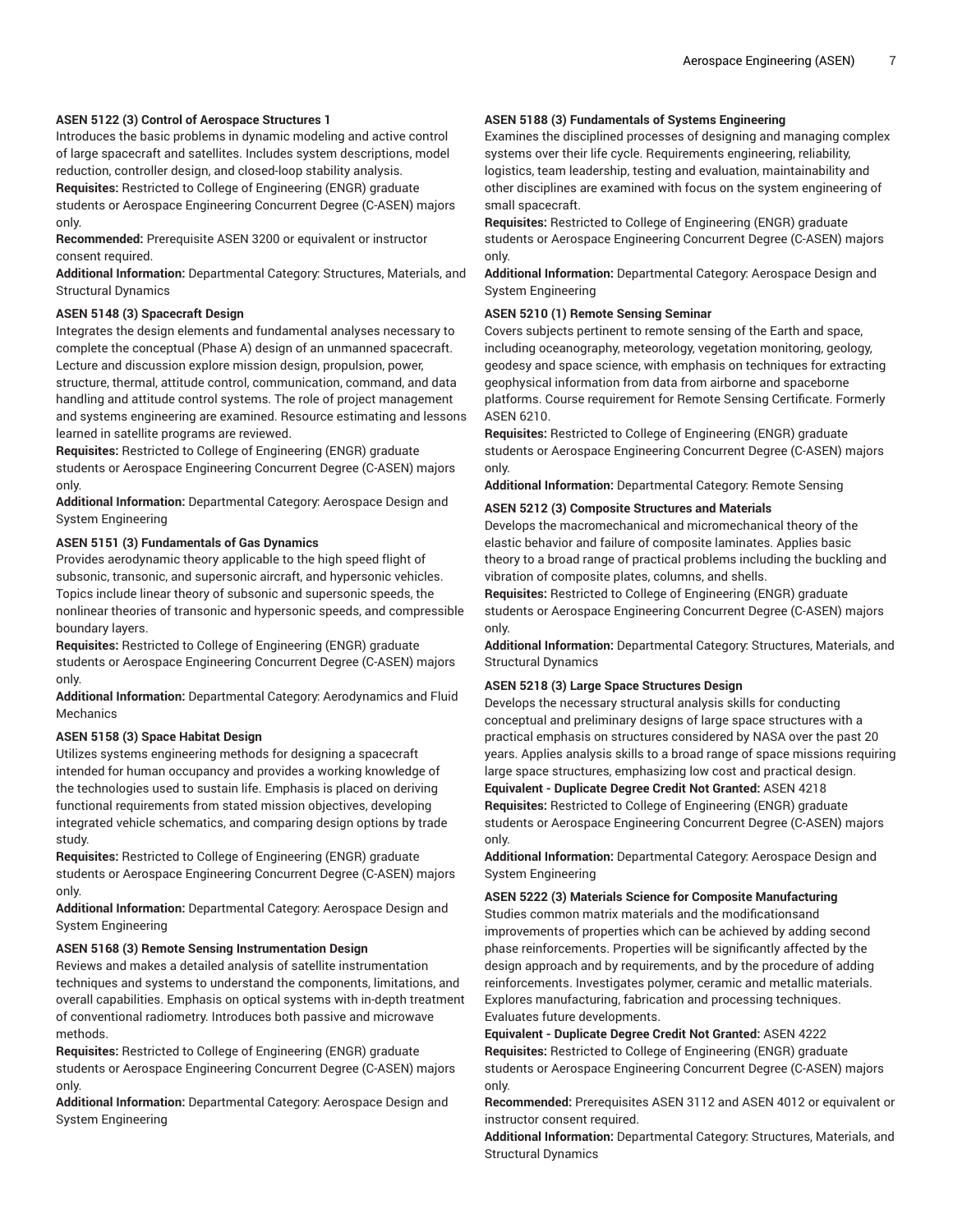# **ASEN 5227 (3) Mathematics for Aerospace Engineering Sciences 1**

Provides an introduction to the methods and mathematics of advanced engineering analysis tailored to aerospace engineering applications. Topics include vector and tensor calculus, ordinary differential equations, and an introduction to the calculus of variations.

**Requisites:** Restricted to College of Engineering (ENGR) graduate students or Aerospace Engineering Concurrent Degree (C-ASEN) majors only.

**Additional Information:** Departmental Category: Computational and Analytic Methods

# **ASEN 5235 (3) Introduction to Atmospheric Radiative Transfer and Remote Sensing**

Examines fundamentals of radiative transfer and remote sensing with primary emphasis on the Earth's atmosphere; emission, absorption and scattering by molecules and particles; multiple scattering; polarization; radiometry and photometry; principles of inversion theory; extinctionand emission-based passive remote sensing; principles of active remote sensing; lidar and radar; additional applications such as the greenhouse effect and Earth's radiative energy budget.

**Equivalent - Duplicate Degree Credit Not Granted:** ATOC 5235

**Requisites:** Restricted to College of Engineering (ENGR) graduate students or Aerospace Engineering Concurrent Degree (C-ASEN) majors only.

**Recommended:** Prerequisite one year of calculus-based physics and math up through differential equations.

**Additional Information:** Departmental Category: Remote Sensing

# **ASEN 5245 (3) Radar and Remote Sensing**

Examines active techniques of remote sensing, with emphasis on radar fundamentals, radar wave propagation, scattering processes, and radar measurement techniques and design. Examines specific radar systems and applications, such as synthetic aperture radar phased arrays for atmosphere, space, land, and sea applications.

**Requisites:** Restricted to College of Engineering (ENGR) graduate students or Aerospace Engineering Concurrent Degree (C-ASEN) majors only.

**Additional Information:** Departmental Category: Remote Sensing

# **ASEN 5254 (3) Algorithmic Motion Planning**

Overview of the ¿lessons¿ learned by the robot motion planning community in the recent years. Examines approaches based on potential functions, graphs, sampling methods, task and motion planning, and basic approaches to planning under uncertainty. Provides a set of tools to tackle new problems and enables the pursuit of complex research questions such as planning for autonomous systems.

**Requisites:** Restricted to Engineering (ENGR) graduate students or Aerospace Engineering-Concurrent Degree (C-ASEN) students. **Recommended:** Prerequisites or corequisites: ASEN 5014 or equivalent, knowledge of how to plot 2-D/3-D functions, arrays and other data structures, standard constructs (loops, functions, etc), C++, Python or MATLAB, and knowledge of differential equations and linear algebra.

# **ASEN 5307 (3) Engineering Data Analysis Methods**

Gives students broad exposure to a variety of traditional and modern statistical methods for filtering and analyzing data. Topics include estimation methods, principal component analyses and spectral analyses. Introduces these methods and provides practical experience with their use. Students carry out problem assignments.

**Requisites:** Restricted to College of Engineering (ENGR) graduate students or Aerospace Engineering Concurrent Degree (C-ASEN) majors only.

**Additional Information:** Departmental Category: Computational and Analytic Methods

# **ASEN 5321 (3) Computational Fluid Dynamics Structured Grid**

Introduction to advanced computational methods for the solution of fluid mechanics problems on the computer with emphasis on nonlinear flow phenomena. Formerly ASEN 6327.

**Requisites:** Restricted to College of Engineering (ENGR) graduate students or Aerospace Engineering Concurrent Degree (C-ASEN) majors only.

**Recommended:** Prerequisite ASEN 5417 or equivalent or instructor consent required.

**Additional Information:** Departmental Category: Aerodynamics and Fluid Mechanics

# **ASEN 5325 (3) Small Scale Processes in Geophysical Fluids**

Provides an overview of mixing and wave processes in the oceans and the atmosphere. Topics include turbulent boundary layers in the lower atmosphere and the upper ocean, air-sea interactions, and surface and internal waves.

**Requisites:** Restricted to College of Engineering (ENGR) graduate students or Aerospace Engineering Concurrent Degree (C-ASEN) majors only.

**Additional Information:** Departmental Category: Atmospheric, Oceanic, and Space Sciences

# **ASEN 5331 (3) Computational Fluid Dynamics Unstructured Grid**

Focuses on unstructured grid computational approaches to solve the Navier-Stokes equations. Assumes a basic knowledge of the solution of partial differential equations with numerical methods with focus finite element/volume methods (FEM/FVM but primarily FEM). These issues include: the discrete formulation, non-linear equation iterator, linear equation formation, boundary condition prescription and linear equation solution.

**Requisites:** Restricted to Engineering (ENGR) graduate students or Aerospace Engineering-Concurrent Degree (C-ASEN) students. **Additional Information:** Departmental Category: Aerodynamics and Fluid Mechanics

# **ASEN 5335 (3) Aerospace Environment**

Examines the components of the solar-terrestrial system and their interactions to provide an understanding of the re-entry and orbital environments within which aerospace vehicles operate. Includes the sun, solar wind, magnetospere, ionosphere, thermosphere, radiation belts, energetic particles, comparative environments (Mars, Venus, etc.), orbital debris, spacecraft charging, particle effects on systems, shielding, and satellite drag.

**Requisites:** Restricted to College of Engineering (ENGR) graduate students or Aerospace Engineering Concurrent Degree (C-ASEN) majors only.

**Recommended:** Prerequisite Senior or graduate standing in engineering or related physical sciences.

**Additional Information:** Departmental Category: Atmospheric, Oceanic, and Space Sciences

# **ASEN 5347 (3) Math Methods in Dynamics**

Two-part graduate-level course on dynamics. Covers both flexible and rigid multibody analytical dynamics and finite element method for dynamics. Emphasizes formulations that naturally lead to easy computer implementation and stability, linearization, and modern rotational kinematics. Department consent required.

**Requisites:** Restricted to College of Engineering (ENGR) graduate students or Aerospace Engineering Concurrent Degree (C-ASEN) majors only.

**Additional Information:** Departmental Category: Structures, Materials, and Structural Dynamics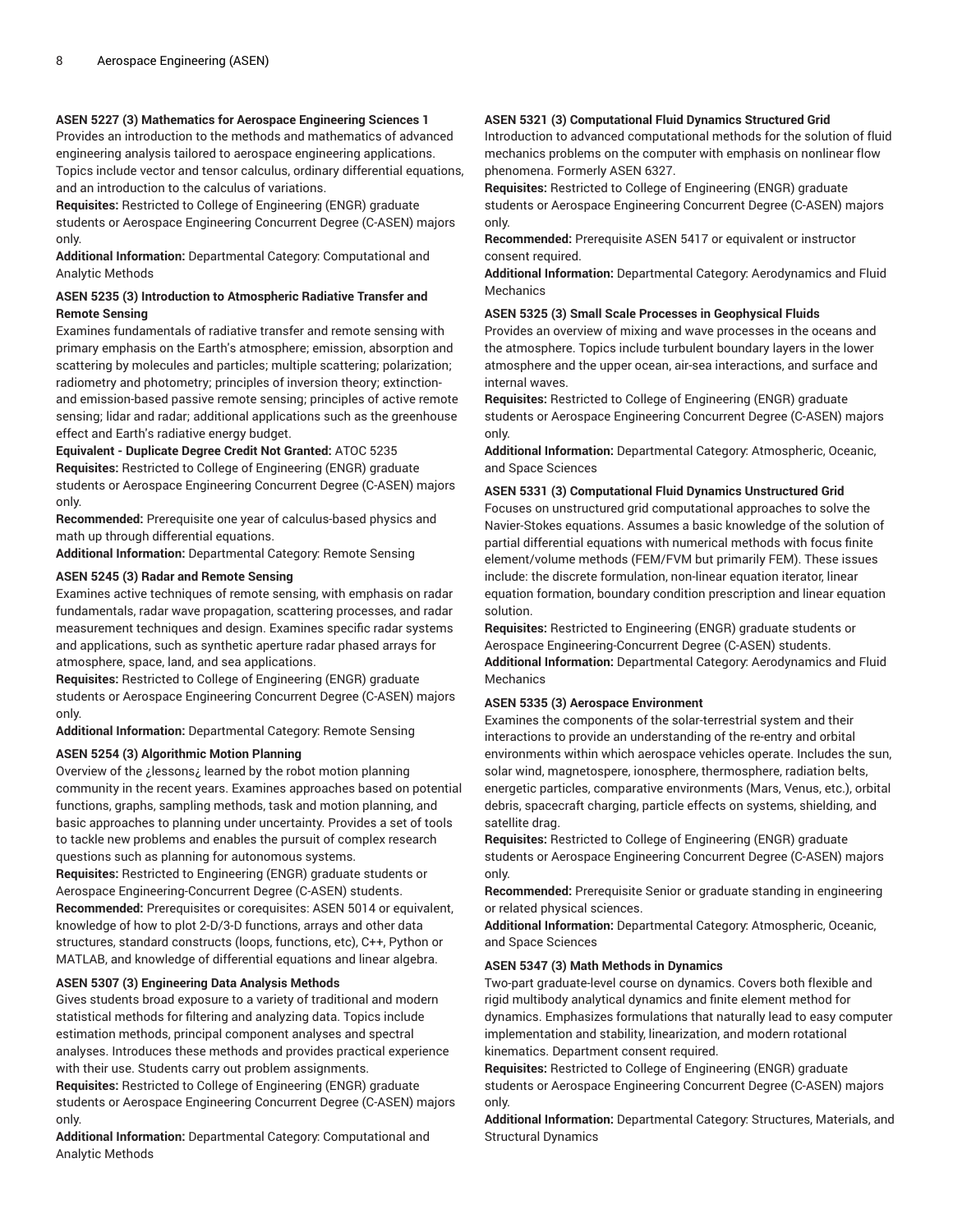# **ASEN 5417 (3) Numerical Methods in Engineering and Science**

Provides computational skills and basic knowledge of numerical methods for advanced courses in engineering/scientific computation using Fortran, C, or Matlab.

**Requisites:** Restricted to College of Engineering (ENGR) graduate students or Aerospace Engineering Concurrent Degree (C-ASEN) majors only.

**Recommended:** Prerequisite APPM 2360 or equivalent or instructor consent required.

**Additional Information:** Departmental Category: Computational and Analytic Methods

#### **ASEN 5426 (3) Neural Systems and Physiological Control**

A biophysical exploration of human physiology from the standpoints of control systems and neural information processing. Topics include: neural control of movement and cardiovascular performance, tissue growth and repair, carcinogenesis, and physiological responses to microgravity.

**Equivalent - Duplicate Degree Credit Not Granted:** ASEN 4426 and ECEN 4821 and ECEN 5821

**Requisites:** Restricted to College of Engineering (ENGR) graduate students or Aerospace Engineering Concurrent Degree (C-ASEN) majors only.

**Additional Information:** Departmental Category: Bioastronautics and Microgravity Science

**ASEN 5440 (3) Mission Design and Development for Space Sciences**

Brings science and engineering students together to develop the multidisciplinary skills required to create a successful proposal to develop a NASA-funded small space mission. Goals: 1) develop the proposal science objectives based on scientific community priorities and NASA Announcement of Opportunity. 2) Understand how science requirements lead to the design of instrumentation. 3) Understand practical aspects of mission development.

**Equivalent - Duplicate Degree Credit Not Granted:** ASTR 5780 **Requisites:** Restricted to College of Engineering (ENGR) graduate students, Department of Astrophysical and Planetary Sciences graduate students or Aerospace Engineering Concurrent Degree (C-ASEN) majors only.

**Additional Information:** Departmental Category: Aerospace Design and System Engineering

# **ASEN 5506 (1-2) Bioastronautics Seminar**

Focuses on current topics related to space habitat systems design and research aimed at understanding the effects of spaceflight on living organisms ranging from humans down to microbes. Literature analysis and scientific presentations are expected. Emphasis is on biophysical mechanisms, comprehensive models, and related technology development.

**Requisites:** Restricted to College of Engineering (ENGR) graduate students or Aerospace Engineering Concurrent Degree (C-ASEN) majors only.

**Additional Information:** Departmental Category: Bioastronautics and Microgravity Science

# **ASEN 5519 (1-3) Selected Topics**

Reflects upon specialized aspects of aerospace engineering sciences. Course content is indicated in the online Class Search.

**Repeatable:** Repeatable for up to 9.00 total credit hours. Allows multiple enrollment in term.

**Requisites:** Restricted to College of Engineering (ENGR) graduate students or Aerospace Engineering Concurrent Degree (C-ASEN) majors only.

**Recommended:** Prerequisite varies. **Additional Information:** Departmental Category: Specialized Courses

#### **ASEN 5550 (3) Designing for Defense**

Designing for Defense/Hacking for Defense is a national service program running at leading research universities across the country. Interdisciplinary teams¿chosen by competitive selection¿work on real-world national security challenges, in close contact with national security agencies. Teams employ the Lean Launchpad entrepreneurship methodology to develop engineering and business concepts to solve real world challenges for special operations forces, the intelligence community, and other government agencies. Winning teams are eligible for real-world capital investment.

**Equivalent - Duplicate Degree Credit Not Granted:** CYBR 5550 and CSCI 5550

**Grading Basis:** Letter Grade

#### **ASEN 5849 (1-6) Independent Study**

Study of special projects.

**Repeatable:** Repeatable for up to 6.00 total credit hours. Allows multiple enrollment in term.

**Requisites:** Restricted to graduate students only.

**Additional Information:** Departmental Category: Specialized Courses

# **ASEN 5940 (1-3) Engineering Research Internship**

Grants credit to foreign visiting graduate students for conducting research within the Aerospace Engineering Sciences department. Credits can be transferred to the student's home institution. CU-Boulder students may also receive credit for conducting research outside of the university, either overseas or in the US.

**Repeatable:** Repeatable for up to 6.00 total credit hours.

**Requisites:** Restricted to graduate students only.

**Additional Information:** Departmental Category: Specialized Courses

# **ASEN 6008 (3) Interplanetary Mission Design**

Exploration of principles and methods related to the design and construction of trajectories for interplanetary mission design. Some topics covered include: two-and three-body motion, gravity assists, maneuver computation, navigation, numerical integration, and construction of orbits. The main focus is on simple ballistic mission designs, such as Galileo or Cassini, however, libration point trajectories will also be covered.

**Requisites:** Restricted to College of Engineering (ENGR) graduate students or Aerospace Engineering Concurrent Degree (C-ASEN) majors only.

**Recommended:** Prerequisite ASEN 5050 or instructor consent required. **Additional Information:** Departmental Category: Astrodynamics and Orbital Mechanics

#### **ASEN 6009 (1-2) Special Topics Seminar**

Presents research and developments in each department's focus areas. **Requisites:** Restricted to College of Engineering (ENGR) graduate students or Aerospace Engineering Concurrent Degree (C-ASEN) majors only.

**Additional Information:** Departmental Category: Specialized Courses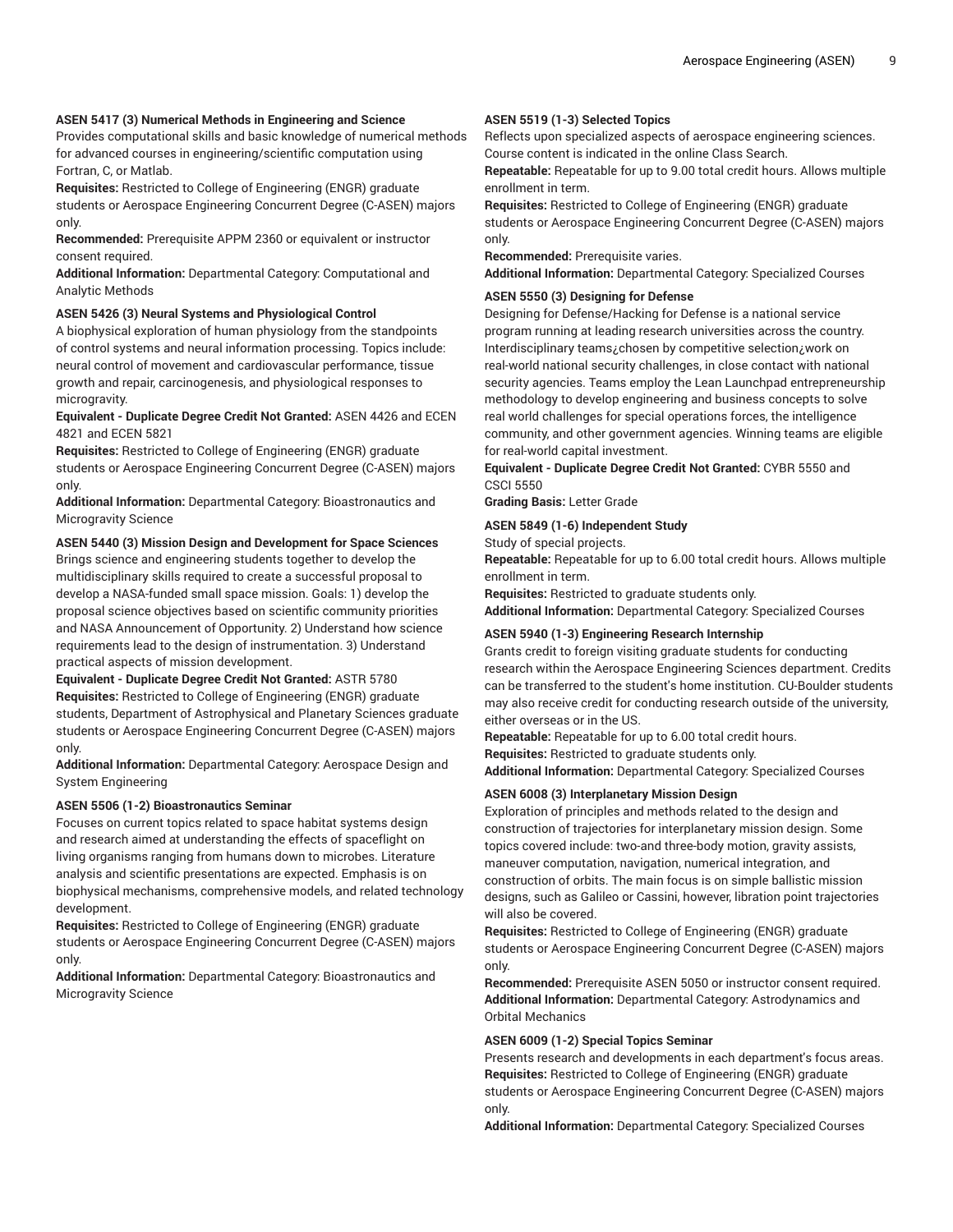# **ASEN 6010 (3) Advanced Spacecraft Dynamics and Control**

Studies the dynamic modeling and control of spacecraft containing multiple momentum exchange devices, and/or flexible spacecraft components. Will develop nonlinear feedback control algorithms, explore singularity avoidance strategies. The second half of the course derives analytical methods (D'Alembert's equations, Lagrange's equations, Boltzmann Hamel equations) to model a hybrid rigid/flexible spacecraft system.

**Requisites:** Requires prerequisite course of ASEN 5010 (minimum grade D-). Restricted to College of Engineering (ENGR) graduate students or Aerospace Engineering Concurrent Degree (C-ASEN) majors only. **Additional Information:** Departmental Category: Astrodynamics and Orbital Mechanics

#### **ASEN 6011 (3) Experimental Fluid Mechanics**

This course presents an intermediate level introduction into the theory and practice of performing experimental measurements in fluid mechanics. The fundamental principles and definitions associated with instrumentation, measurement procedures, data analysis, and uncertainty quantification will be discussed. A specific focus will be placed on the application of a variety of measurement techniques in low-speed aerodynamic environments. A selection of measurement techniques will be extensively studied and applied including: classical pressure and temperature measurements, thermal (hot-wire) anemometry, laser doppler anemometry, particle image velocimetry, surface and field flow visualization techniques, schlieren and shadowgraph photography techniques. Undergraduates may enroll with instructor permission. Previously offered as a special topics course.

**Requisites:** Requires prerequisite or corequisite course of ASEN 5051 (minimum grade D-). Restricted to College of Engineering (ENGR) graduate students or Aerospace Engineering Concurrent Degree (C-ASEN) majors.

#### **ASEN 6013 (3) High Speed Propulsion**

Covers air-breathing and rocket propulsion cycles, their relative performance trade-offs, and how they fit within the context of a vehicle system. Specific emphasis will be placed on fundamental cycle analyses, component level design, and propulsion/airframe integration for rockets, turbojets, ramjets, scramjets, combined cycles, and other advanced propulsion concepts.

**Requisites:** Restricted to College of Engineering (ENGR) graduate students or Aerospace Engineering Concurrent Degree (C-ASEN) majors only.

**Recommended:** Prerequisite ASEN 4013 or equivalent or instructor consent required.

**Additional Information:** Departmental Category: Thermodynamics and Propulsion

#### **ASEN 6014 (3) Spacecraft Formation Flying**

Studies the dynamic modeling and control of spacecraft formations orbiting about a planet. Investigate linear and nonlinear relative motion descriptions, rectilinear and curvilinear coordinates, orbit element difference based descriptions, J2-invariant relative orbits, as well as Lyapunov-based relative motion control strategies.

**Requisites:** Restricted to College of Engineering (ENGR) graduate students or Aerospace Engineering Concurrent Degree (C-ASEN) majors only.

**Recommended:** Prerequisite ASEN 5050 or instructor consent required. **Additional Information:** Departmental Category: Systems and Control

# **ASEN 6015 (3) Space Vehicle Guidance and Control**

The course gives a comprehensive view of guidance systems used in space vehicles, and methods for analyzing the performance of these systems. The types of guidance systems that will be covered are launch vehicle ascent, intercept/rendezvous, interplanetary, orbit stationkeeping, atmospheric re-entry, lander, and low-thrust. The mathematical foundation of these systems will be derived and discussed. Real world applications will be presented by reviewing selections from published literature. Course work will emphasize the analysis of the guidance system performance to achieve stated goals. Previously offered as a special topics course.

**Requisites:** Requires prerequisite courses of ASEN 5014 and ASEN 5050 (minimum grade D-). Restricted to College of Engineering (ENGR) graduate students or Aerospace Engineering Concurrent Degree (C-ASEN) majors only.

#### **ASEN 6020 (3) Optimal Trajectories**

Introduces the theory and practice of trajectory optimization. The general theory behind optimization and optimal control will be introduced with an emphasis on the properties of optimal trajectories. The main application will be to space trajectories, but other applications will also be considered.

**Requisites:** Restricted to College of Engineering (ENGR) graduate students or Aerospace Engineering Concurrent Degree (C-ASEN) majors only.

**Recommended:** Prerequisites ASEN 5050 and ASEN 5014 or instructor consent required.

**Additional Information:** Departmental Category: Astrodynamics and Orbital Mechanics

#### **ASEN 6021 (3) Viscous Flow**

Studies low Reynolds number flows, including incompressible and compressible laminar boundary layer theory; similarity theory; and separation, transition, and turbulent boundary layers.

**Requisites:** Restricted to College of Engineering (ENGR) graduate students or Aerospace Engineering Concurrent Degree (C-ASEN) majors only.

**Recommended:** Prerequisite ASEN 5051 or equivalent or instructor consent required.

**Additional Information:** Departmental Category: Aerodynamics and Fluid Mechanics

#### **ASEN 6024 (3) Nonlinear Control Systems**

Introduces the analysis and control design methods for nonlinear systems, including Lyapunov, Describing Function, and Feedback Linearization methods.

**Requisites:** Requires prerequisite course of ASEN 5014 (minimum grade C). Restricted to College of Engineering (ENGR) graduate students or Aerospace Engineering Concurrent Degree (C-ASEN) majors only. **Additional Information:** Departmental Category: Systems and Control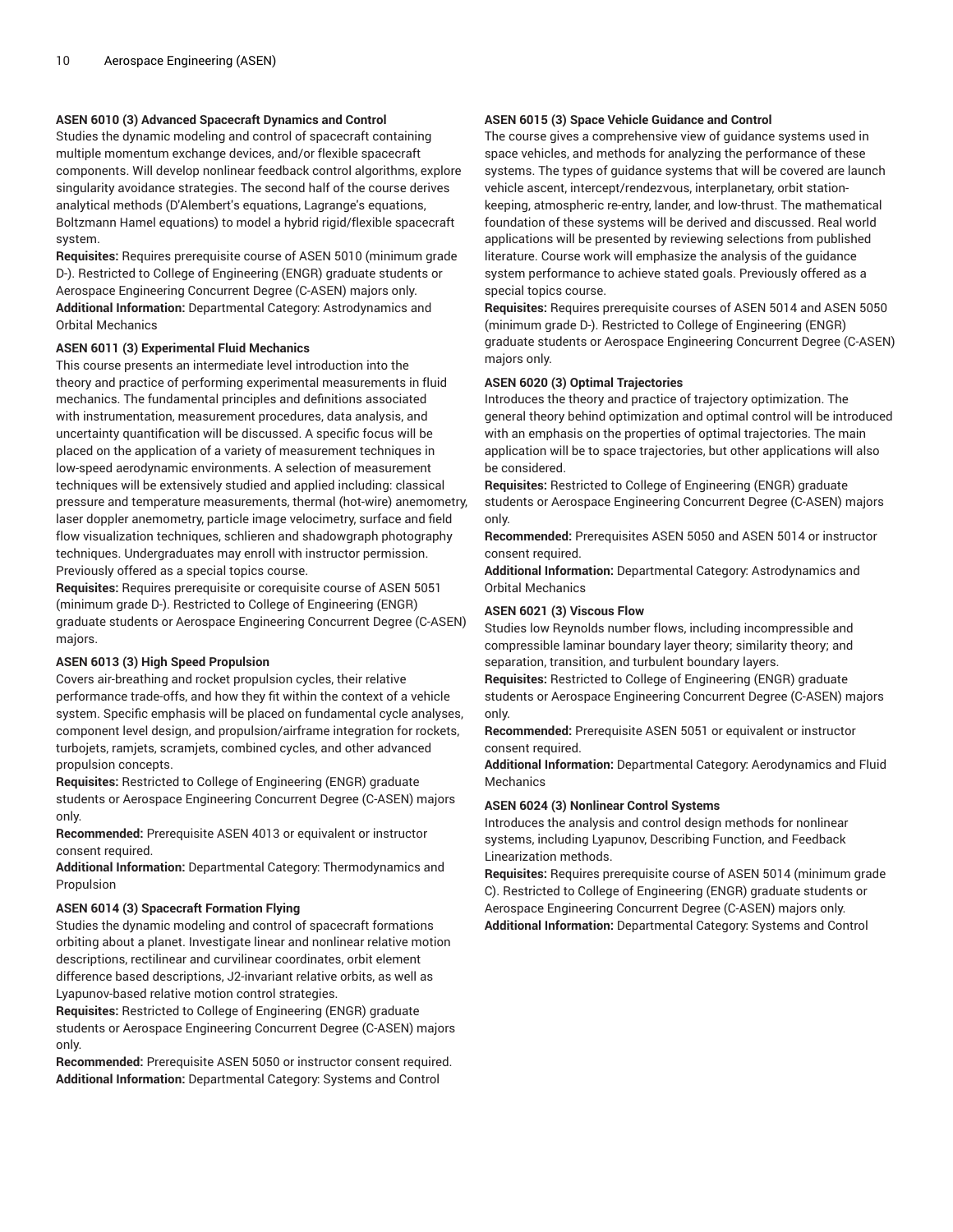# **ASEN 6028 (3) Graduate Projects II**

Exposes MS and PhD students to leadership positions in project management and systems engineering while working a complex aerospace engineering project as part of a project team. The project team may perform some or all of the following project activities during this second semester of the two-semester course sequence: requirements definition, design and design review, build, test, and verification.

**Requisites:** Restricted to College of Engineering (ENGR) graduate students or Aerospace Engineering Concurrent Degree (C-ASEN) majors only.

**Recommended:** Prerequisite ASEN 4138 or ASEN 5148 or ASEN 5018 or ASEN 5158 or instructor consent required.

**Additional Information:** Departmental Category: Aerospace Design and System Engineering

#### **ASEN 6037 (3) Turbulent Flows**

Studies turbulent closure methods and computational procedures used to solve practical turbulent flows. Emphasizes multi-equation models used with time-averaged equations to calculate free-turbulent shear-flows and turbulent boundary layers. Employs spectral methods in direct and large-eddy simulation of turbulence. Formerly ASEN 5037.

**Requisites:** Restricted to College of Engineering (ENGR) graduate students or Aerospace Engineering Concurrent Degree (C-ASEN) majors only.

**Recommended:** Prerequisite ASEN 5051 or equivalent or instructor consent required.

**Additional Information:** Departmental Category: Aerodynamics and Fluid Mechanics

#### **ASEN 6050 (3) Space Instrumentation**

Provides an overview of the relevant space environment and process, the types of instruments flown on recent mission and the science background of the measurement principles.

**Equivalent - Duplicate Degree Credit Not Granted:** ASTR 6050 and GEOL 6050

**Requisites:** Requires prerequisite course of ASEN 5335 (minimum grade D-).

**Grading Basis:** Letter Grade

**Additional Information:** Departmental Category: Aerospace Design and System Engineering

# **ASEN 6055 (3) Data Assimilation & Inverse Methods for Earth & Geospace Observations**

Covers a selection of topics in probability theory, spatial statistics, estimation theory, numeric optimization, and geophysical nonlinear dynamics that form the foundation of commonly used data assimilation and inverse methods in the Earth and Space Sciences. Hands-on computational homework and projects provide opportunities to apply classroom curricula to realistic examples in the context of data assimilation.

**Requisites:** Requires prerequisite course of ASEN 5044 (minimum grade B-). Restricted to graduate students.

**Grading Basis:** Letter Grade

# **ASEN 6060 (3) Advanced Astrodynamics**

Covers Lagrangian and Hamiltonian formalisms for astrodynamics problems, the computation and characterization of space trajectories in highly dynamic environments, computation of periodic orbits, stability analysis of orbital motion, and development of analytical theories for dynamics.

**Requisites:** Restricted to College of Engineering (ENGR) graduate students or Aerospace Engineering Concurrent Degree (C-ASEN) majors only.

**Recommended:** Prerequisite ASEN 5050 or equivalent or instructor consent required.

**Additional Information:** Departmental Category: Astrodynamics and Orbital Mechanics

#### **ASEN 6061 (3) Molecular Gas Dynamics and DSMC**

Describes the composition and flow of gases on a microscopic level to examine the behavior of the molecules that make up a macroscopic flow system. Thermodynamic properties, transport phenomena, and the governing Boltzmann Equation are derived from molecular collision dynamics and the kinetic theory. The Direct Simulation Monte Carlo method is introduced with applications.

**Requisites:** Restricted to College of Engineering (ENGR) graduate students or Aerospace Engineering Concurrent Degree (C-ASEN) majors only.

**Additional Information:** Departmental Category: Aerodynamics and Fluid Mechanics

#### **ASEN 6070 (3) Satellite Geodesy**

Focuses on the measurement of the Earth's gravitational field, rotational characteristics, and shape using Earth and space-based tracking of artificial satellites. Particular emphasis on satellite altimetry and satellite gravity measurements.

**Requisites:** Restricted to College of Engineering (ENGR) graduate students or Aerospace Engineering Concurrent Degree (C-ASEN) majors only.

**Recommended:** Prerequisite ASEN 3200 or equivalent or instructor consent required.

**Additional Information:** Departmental Category: Astrodynamics and Orbital Mechanics

# **ASEN 6080 (3) Statistical Orbit Determination**

Course on orbit and advanced estimation techniques. Emphasizes orthogonal transformation techniques such as Givens and Householder, square root filtering and smoothing and considers covariance analysis. Also nonlinear filters and dynamic model compensation techniques. Requires term project that involves the application of many of the techniques required for precise orbit determination.

**Requisites:** Requires prerequisite course of ASEN 5044 (minimum grade D-). Restricted to Aerospace Engineering (ASEN) graduate students or Aerospace Engineering-Concurrent Degree (C-ASEN) students. **Additional Information:** Departmental Category: Astrodynamics and Orbital Mechanics

#### **ASEN 6084 (3) Optical Multi-Target Tracking**

This course focuses on exploiting sensor information to detect, track, and characterize unresolved objects using optical sensors. This course will cover phenomenological modeling, error statistics, image processing, detection methods, and several multi-object tracking frameworks. Assignments and projects will incorporate both simulated and empirical data generation / collection and reduction.

**Requisites:** Requires prerequisite course ASEN 5044 (minimum grade D-) .Restricted to College of Engineering (ENGR) graduate students.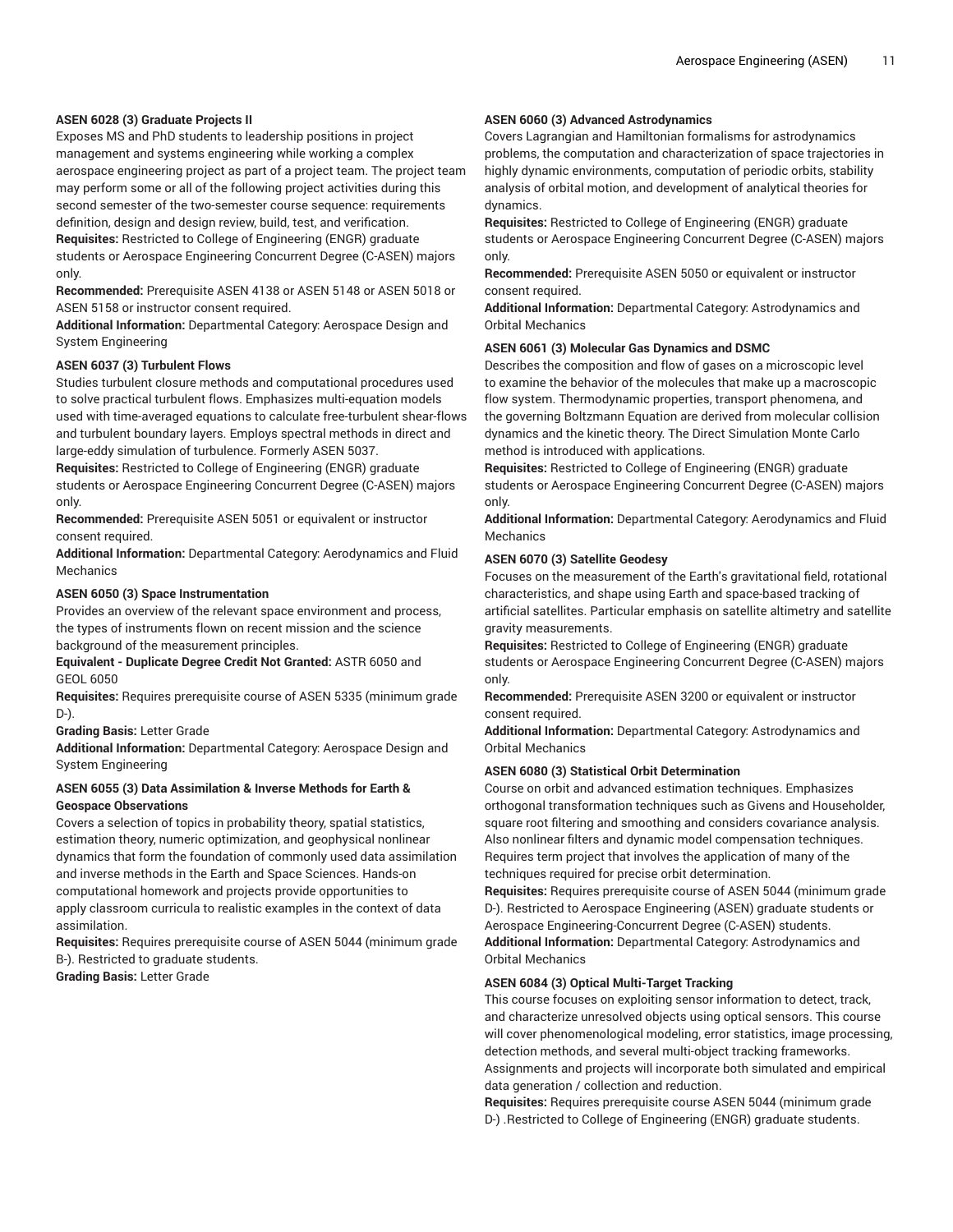# **ASEN 6090 (3) Advanced Global Navigation Satellite Systems: Software and Applications**

Focuses on high-precision applications of Global Navigation Satellite Systems (GNSS) and the software tools that are needed to achieve these precisions. Topics include precise orbital determination, reference frames, atmospheric delays, relativity, clock models, ambiguity resolution, and scientific applications.

**Requisites:** Restricted to College of Engineering (ENGR) graduate students or Aerospace Engineering Concurrent Degree (C-ASEN) majors only.

**Recommended:** Prerequisite ASEN 5090 or instructor consent required. **Additional Information:** Departmental Category: Global Positioning Systems

# **ASEN 6091 (3) Global Navigation Satellite System (GNSS) Receiver Architecture**

Investigates the overall architecture of satellite navigation receivers: including both the analog radio frequency conditioning (antenna to the analog-to-digital converter) and the various signal processing algorithms. Such treatment of the operation of the receiver will provide insight into the trade-offs that go into GNSS as well as the more broad generic spread spectrum receiver design.

**Requisites:** Restricted to College of Engineering (ENGR) graduate students or Aerospace Engineering Concurrent Degree (C-ASEN) majors only.

**Recommended:** Prerequisite ASEN 5090.

**Additional Information:** Departmental Category: Global Positioning Systems

# **ASEN 6107 (3) Nonlinear Finite Element Methods**

Continuation of ASEN 5007. Covers the formulation and numerical solution of nonlinear static structural problems by finite element methods. Emphasizes the treatment of geometric nonlinearities and structural stability.

**Requisites:** Restricted to College of Engineering (ENGR) graduate students or Aerospace Engineering Concurrent Degree (C-ASEN) majors only.

**Recommended:** Prerequisite ASEN 5007 or equivalent or instructor consent required.

**Additional Information:** Departmental Category: Specialized Courses

# **ASEN 6116 (3) Spacecraft Life Support Systems**

Study the environmental control and the life support systems and technologies that keep people alive and healthy in spacecraft and habitats. Students will learn about thermal control systems, air revitalization processes, water reclamation and treatment, waste handling and the reuse of materials, and food and nutrition. Expect to develop analytical models from first principles and perform hands-on laboratory experiments. Formerly ASEN 5116.

**Requisites:** Requires prerequisite course of ASEN 5158 (minimum grade D-). Requires corequisite course of ASEN 5016. Restricted to College of Engineering (ENGR) graduate students or Aerospace Engineering Concurrent Degree (C-ASEN) majors only.

# **Grading Basis:** Letter Grade

**Additional Information:** Departmental Category: Bioastronautics and Microgravity Science

# **ASEN 6216 (3) Human Operation of Aerospace Vehicles**

Examines the role, capabilities, and limitations of human operators in aerospace vehicles. Topics include theoretical models of human information processing and decision-making, physiological limitations of the human (particularly spatial orientation illusions), the design of display and control interfaces, and the evaluation of those interfaces for human interaction with complex aerospace systems.

**Requisites:** Requires prerequisite or corequisite course of ASEN 5158 (minimum grade D-). Restricted to College of Engineering (ENGR) graduate students.

**Recommended:** for aerospace and biomedical engineering students.

# **ASEN 6265 (3) Fundamentals of Spectroscopy for Optical Remote Sensing**

Provides a comprehensive overview of the fundamentals of quantum physics, atomic spectroscopy, molecular spectroscopy and laser spectroscopy. Exposes students to the spectroscopy applications in modern optical and laser remote sensing. Assists students to develop the fundamental knowledge and skills for independent learning. **Requisites:** Restricted to Engineering (ENGR) graduate students or Aerospace Engineering-Concurrent Degree (C-ASEN) students.

# **ASEN 6331 (3) Computational Fluid Dynamics**

Focuses on computational approaches to solve the Navier-Stokes equations. Assumes a basic knowledge of the solution of partial differential equations with numerical methods with focus finite element/ volume methods (FEM/FVM but primarily FEM). These issues include: the discrete formulation, non-linear equation iterator, linear equation formation, boundary condition prescription and linear equation solution. **Requisites:** Requires prerequisite or corequisite courses of ASEN 5007 and ASEN 5051 (minimum grade C). Restricted to College of Engineering (ENGR) graduate students or Aerospace Engineering Concurrent Degree (C-ASEN) majors only.

**Recommended:** instructor permission required if pre/co requisite of ASEN 5007 and ASEN 5051 haven¿t been met.

# **ASEN 6337 (3) Remote Sensing Data Analysis**

Covers some of the most commonly used machine learning techniques in remote sensing data analysis, specifically for clustering, classification, feature extraction and dimensionality reduction, and inverse methods used to retrieve geophysical information from remote sensing data. Hands-on computational homework and group and individual projects provide opportunities to apply classroom curricula to real remote sensing data.

**Requisites:** Restricted to College of Engineering (ENGR) graduate students or Aerospace Engineering Concurrent Degree (C-ASEN) majors only.

**Additional Information:** Departmental Category: Remote Sensing

# **ASEN 6365 (3) Lidar Remote Sensing**

Provides a comprehensive, yet easily understandable, up-to-date understanding of lidar principles, technologies and applications. Contains approaches for quantitative lidar simulation, lidar sensitivity and error analysis, lidar data retrieval, lidar system design and performance analysis. Gives students opportunities to see and operate real state-ofthe-art lidar systems and make connections to lidar experts in the nation and world.

**Requisites:** Restricted to Engineering (ENGR) graduate students or Aerospace Engineering-Concurrent Degree (C-ASEN) students. **Additional Information:** Departmental Category: Aerospace Design and System Engineering